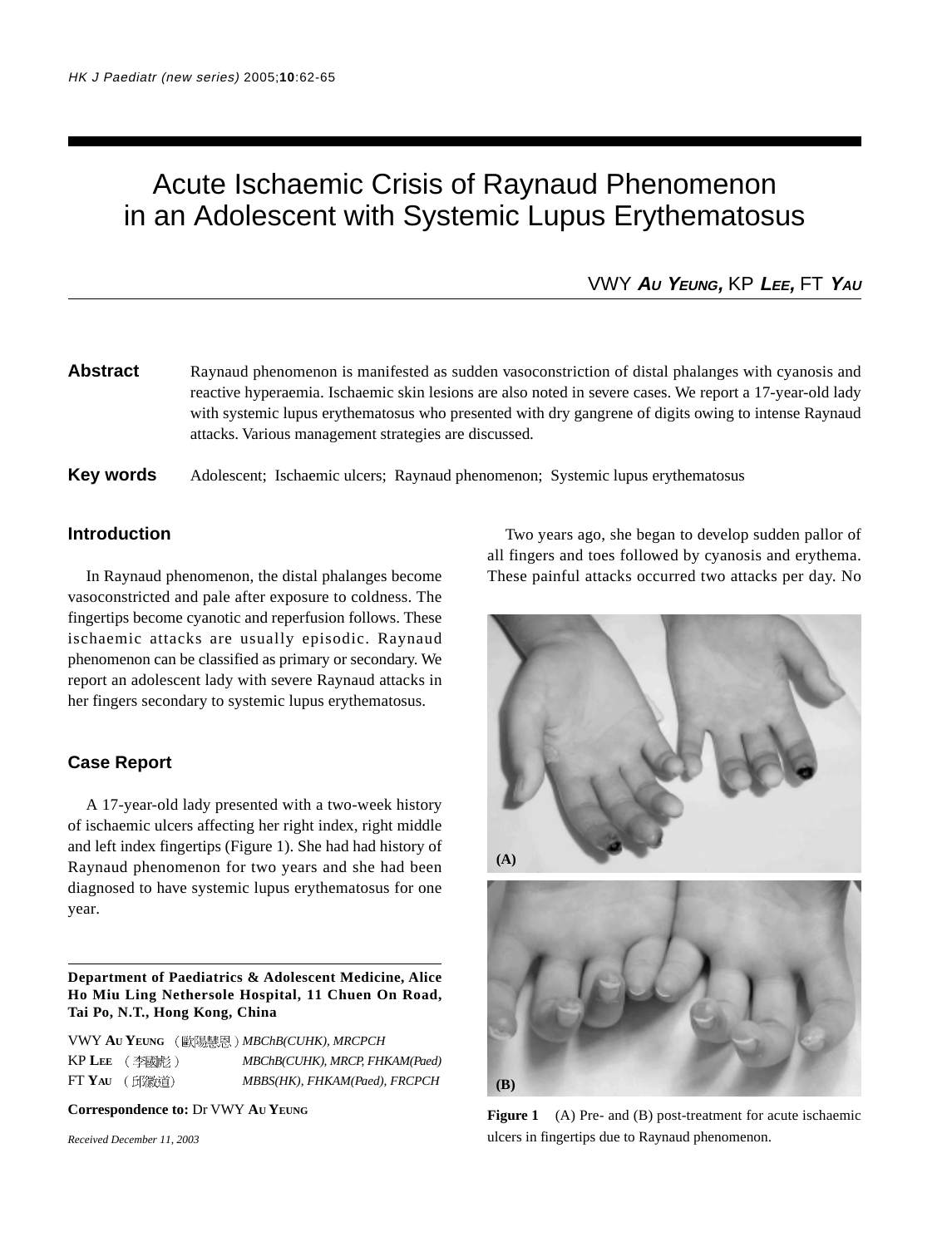precipitating factors were noted. Protective measures, including gloves in winter and attention to handling cold objects, were recommended. No medication was prescribed at this stage. High titre of anti-nuclear antibody (>1: 2560) with normal level of anti-double-stranded DNA antibody were found. Scleroderma-70 was negative. Her condition was regularly reviewed at the out-patient clinic.

Nevertheless, 11 months later, the attacks of Raynaud phenomenon were intensified with frequency increased from 2 times to 5 times per day. Nifedipine 5 mg three times per day was therefore commenced. The compliance remained poor and the control was unsatisfactory.

12 months after the original presentation of Raynaud phenomenon, she suffered from acute onset of fever, shortness of breath, orthopnoea and chest pain. She also developed malar rash. The Raynaud attacks stayed to be around 5 times per day. Echocardiogram confirmed the presence of pericarditis and pericardial effusion. High titres of anti-nuclear antibody  $(>1:2560)$  and anti-doublestranded DNA antibody (136 IU/ml) were noted. The levels of complements 3 and 4 remained normal. Diagnosis of systemic lupus erythematosus was established according to the American College of Rheumatology criteria of the classification of systemic lupus erythematosus. She was then treated by systemic steroid. The lupus activity was well controlled both clinically and biochemically. The severity of Raynaud attacks remained unchanged. Steroid therapy was then tailed down gradually.

Despite the introduction of nifedipine, the Raynaud condition worsened. She began to have difficulty in grasping objects like pencil and chopsticks. She was then admitted to the hospital two years after the initial presentation of Raynaud phenomenon for a two-week history of having dark and painful ulcers over three distal digits of her hands which were precipitated by minor trauma. The number of Raynaud attacks was also found to be doubled to 10 times per day on admission. Apart from the ulcers, she was clinically well. She had been treated with oral prednisolone 5 mg daily before this admission. Her anti-double-stranded DNA titre was 11 IU/ml, erythrocyte sedimentation rate was 35 mm/hr, C-reactive protein was <7 mg/L and the levels of complements 3 & 4 were normal. Both anticardiolipin antibody and lupus anti-coagulant were absent.

During the hospital stay, she received daily intravenous infusion of prostaglandin for five days with close monitoring of blood pressure and vital signs. Prostaglandin E1 (*Alprostadil*) 60 micrograms was infused once a day on Day 1 and 2 followed by a daily intravenous infusion of prostaglandin I (Prostacycline, *Ilprost*) for the next three days. Prostaglandin I was commenced at 1.1 ng/kg/min for 6 hours. It was stepped up to 1.8 ng/kg/min for 6 hours on the next two days. When she was put on a higher dose of prostaglandin I, she experienced mild headache and facial flushing during drug infusion. These side effects were lessened by reducing the infusion rate to 1.48 ng/kg/min. Her blood pressure had been kept stable all along. Apart from drug treatment, expert advices from various clinical disciplines were sought. The occupational therapist prepared a pair of thick gloves and a pair of heavy footwear (Figure 2). An electric warmer was used to keep her body warm. Wound dressing with povidine iodine and Mupirocin cream was performed twice daily. Topical nitroglycerine cream was applied to the ulcers as well. The orthopaedic surgeon was consulted who planned to perform localised digital sympathectomy if the condition did not get better. With all these measures, improved perfusion was noted over her fingertips with fewer vasopressive attacks which were reduced from 10 times to 5 times per day. There was no



**Figure 2** Thick gloves and heavy footwear made by the occupational therapist.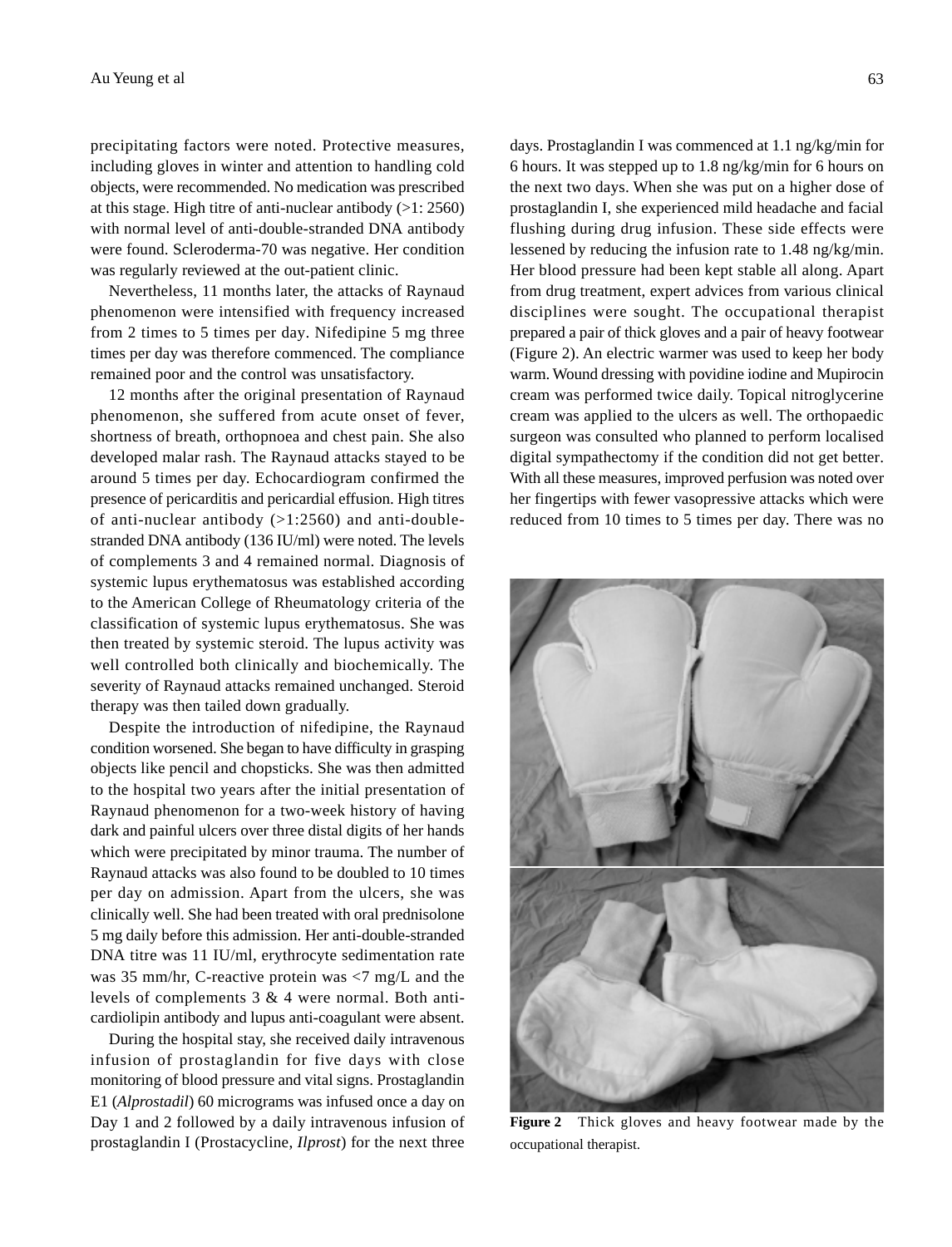secondary bacterial infection of the wounds. She was finally discharged with the slow release preparation of nifedipine (*Adalat Retard*) 20 mg twice daily and prednisolone 5mg daily after 11 days of hospitalisation. Abstinence from smoking was advised. A drug card advising to avoid the sympathomimetic drugs, clonidine, ergotamine and serotonin-receptor agonists was offered as well.

During the subsequent out-patient consultations, nifedipine was changed to the extended-release form (*Adalat GITS*) 60 mg daily as there were persistent attacks which were around 5 times per day. No hypotension or dizziness was experienced. Regular wound dressing and assessment by the wound nurse was performed. Protective measures were strongly encouraged. The number of intense and painful Raynaud attacks was further reduced to twice per day after the dose of nifedipine had been stepped up for one week. The dry gangrenous wound of her three digits healed completely 6 months after the initial presentation (Figure 1). Nifedipine and the conservative management were continued. Her condition was periodically reassessed at the out-patient clinic. She could cope with the normal daily living well.

## **Discussion**

Raynaud phenomenon was first recognised by Maurice Raynaud in 1862.<sup>1</sup> The prevalence of Raynaud phenomenon in children aged 12-15 years was reported to be 15% in one study done in Manchester.2

Raynaud phenomenon is a clinical diagnosis, characterised by recurrent attacks of sharply demarcated pallor and then cyanosis of the skin of the digits after exposure to coldness.<sup>3</sup> The attack is then ended with reperfusion of the tips of the digits which is manifested by cutaneous erythema. Raynaud phenomenon should be distinguished from acrocyanosis, a condition with persistent cyanosis of the extremities triggered by cold temperature. Raynaud phenomenon is related to increased platelet aggregation and activation, increased serotonin and thromboxane A release and defect in vasoregulation.4

Primary Raynaud phenomenon occurs when there is no underlying disorder. Secondary Raynaud phenomenon is associated with other diseases. The presence of severe and painful attacks, gangrene or ulceration of skin, asymmetrical involvement, specific autoantibodies, abnormal nail fold capillaries and unusual history or physical findings are suggestive of secondary Raynaud phenomenon.<sup>3</sup> The presence of anti-nuclear antibody has a

relatively higher risk of developing an associated systemic disease.4 The true risk of having low titre anti-nuclear antibody for predicting an underlying systemic disease in patients with Raynaud phenomenon remains unknown.<sup>4</sup> The presence of antibodies against specific autoantigens is more suggestive of a secondary cause. Patients with Raynaud phenomenon who are positive for anti-centromeres or antitopoisomerase antibodies (Scleroderma-70) are more likely to develop scleroderma-spectrum diseases.<sup>4</sup> Apart from having anti-autoantigen antibody, distorted or anatomically abnormal capillaries are found among patients with secondary Raynaud phenomenon.<sup>3,4</sup> A complete history and physical examination is mandatory for all patients with Raynaud phenomenon. Having fever, weakness, weight loss, rash, myalgia, arthralgia, arthritis and cardiopulmonary abnormalities are highly suspicious of contracting a systemic disease.<sup>3</sup> If a secondary cause is suspected, the patient is likely to develop clinical or laboratory signs within two years.<sup>3</sup>

In our case, the lady initially had a high titre of antinuclear antibody but normal anti-double-stranded DNA antibody titre. Scleroderma-70 was negative. No capillaroscopic examination was performed. Around one year after having Raynaud phenomenon, she developed serositis, malar rash, persistently high anti-nuclear antibody titre and a raised anti-double-stranded DNA antibody titre. All these pointed to a secondary cause of Raynaud phenomenon: systemic lupus erythematosus.

The most frequent association of Raynaud phenomenon is scleroderma.<sup>4</sup> Ninety percent of patients with scleroderma have Raynaud phenomenon.<sup>4</sup> Secondary Raynaud phenomenon is found in around 30% of patients with systemic lupus erythematosus.<sup>4</sup> Raynaud phenomenon is not included in the American College of Rheumatology classification criteria for systemic lupus erythematosus. It is neither included in Systemic Lupus Erythematosus Disease Activity Index (SLEDAI)<sup>5</sup> nor in European Consensus Lupus Activity Measure (ECLAM).6

For patients with mild vasopressive attacks, preventive measures are all needed. Keeping the whole body warm by wearing layers of clothings, stockings, headwear, footwear and gloves in cold weather is the main tactic. $3,4$  Avoiding agents that can cause vasoconstriction is also essential (e.g. sympathomimetic drugs, clonidine, ergotamine and serotonin-receptor agonists).<sup>3,4</sup> Abstinence from smoking to prevent nicotine induced vasospasm is highly encouraged.3,4

In addition to the non-pharmacological supportive measures, vasodilating therapy can be added as well.